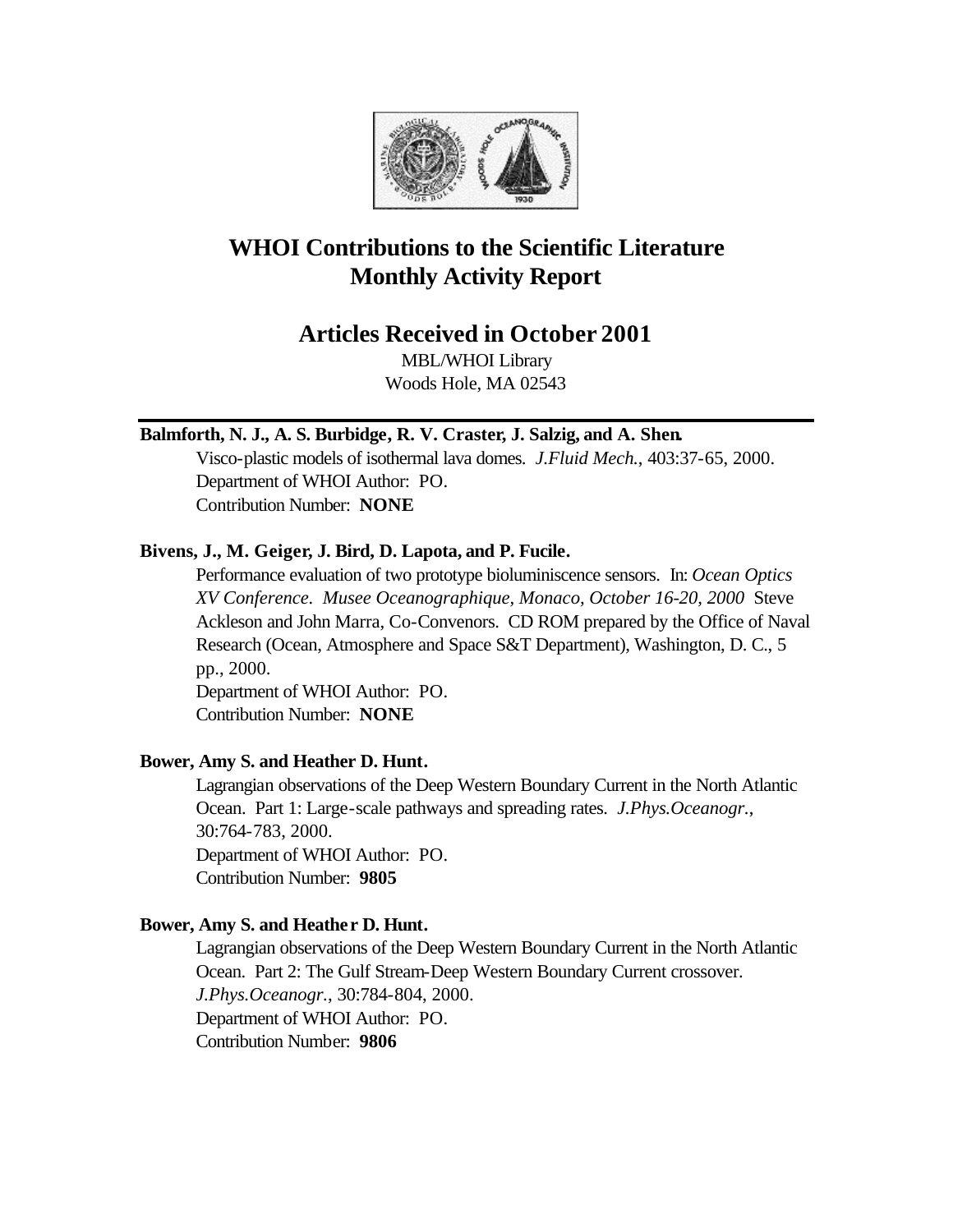#### **Bower, Amy S., Heather D. Hunt, and James F. Price.**

Character and dynamics of the Red Sea and Persian Gulf outflows. *J.Geophys.Res.*, 105(C3):6387-6414, 2000. Department of WHOI Author: PO. Contribution Number: **9548**

## **Bracco, Annalisa, Joe LaCasce, Claudia Pasquero, and Antonello Provenzale.**

The velocity distribution of barotropic turbulence. *Phys.Fluids*, 12(10):2478-2488, 2000. Department of WHOI Author: PO. Contribution Number: **NONE**

#### **Bracco, Annalisa, J. H. LaCasce, and Antonello Provenzale.**

Velocity probability density functions for oceanic floats. *J.Phys.Oceanogr.*, 30:461- 474, 2000. Department of WHOI Author: PO. Contribution Number: **NONE**

## **Brink, K. H., R. C. Beardsley, J. Paduan, R. Limeburner, M. Caruso, and J. G. Sires.**

A view of the 1993-1994 California Current based on surface drifters, floats, and remotely sensed data. *J.Geophys.Res.*, 105(C4):8575-8604, 2000. Department of WHOI Author: PO. Contribution Number: **9915**

## **Burns, Sean P., Djamal Khelif, Carl A. Friehe, Phil Hignett, Alastair G. Williams, Alan L. M. Grant, Jorg M. Hacker, Denise E. Hagan, Yolande L. Serra, David P. Rogers, E. Frank Bradley, Robert A. Weller, Chris W. Fairall, Steven P. Anderson, Clayton A. Paulson, and Peter A. Coppin.**

Comparisons of aircraft, ship, and buoy radiation and SST measurements from TOGA COARE. *J.Geophys.Res.*, 105(D12):15627-15652, 2000. Department of WHOI Author: PO. Contribution Number: **10131**

## **Cenedese, C. and J. A. Whitehead.**

Eddy-shedding from a boundary current around a cape over a sloping bottom. *J.Phys.Oceanogr.*, 30:1514-1531, 2000. Department of WHOI Author: PO. Contribution Number: **9987**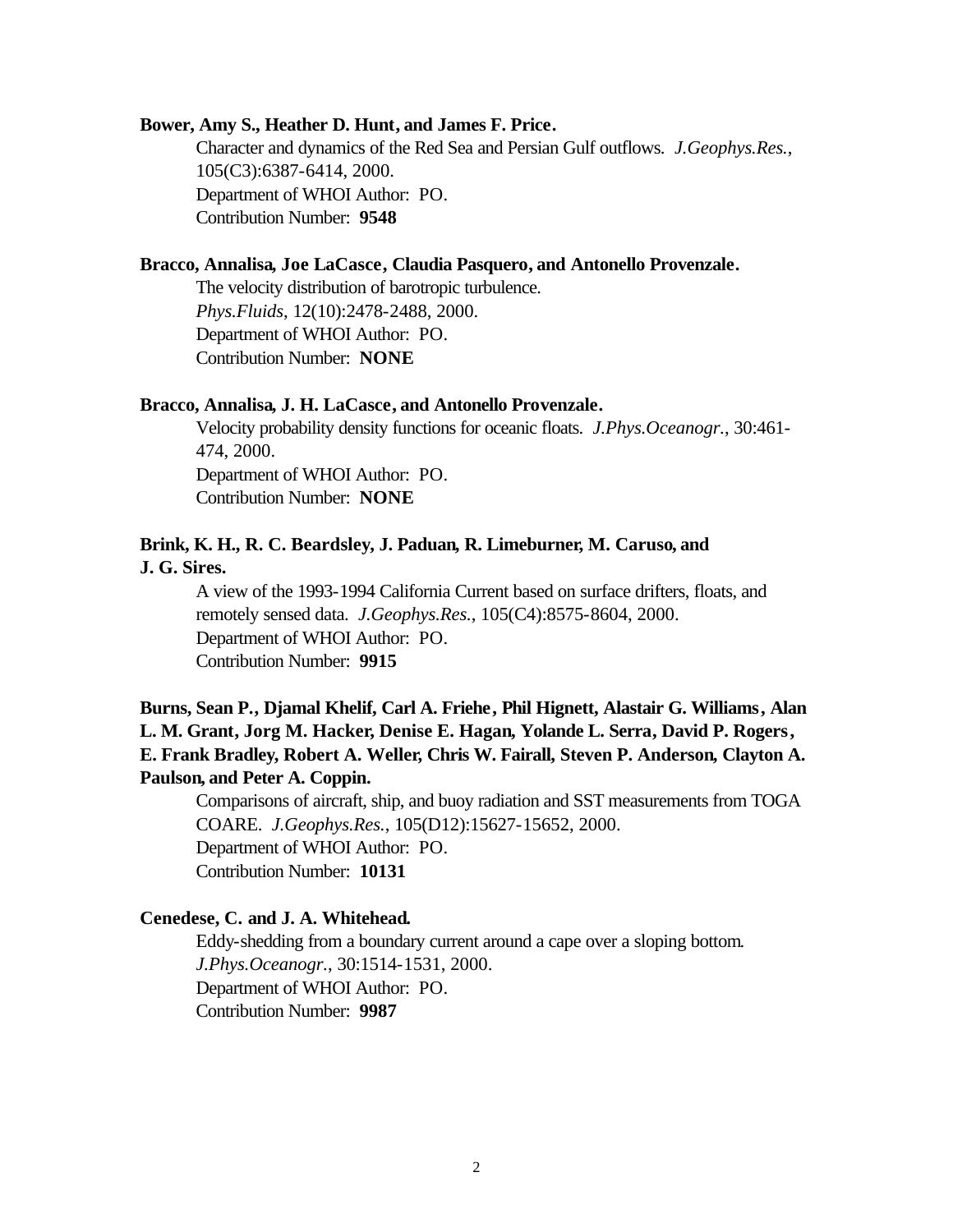#### **Chapman, David C.**

Boundary layer control of buoyant coastal currents and the establishment of a shelfbreak front. *J.Phys.Oceanogr.*, 30:2941-2955, 2000. Department of WHOI Author: PO. Contribution Number: **10033**

## **Chapman, David C.**

The influence of an alongshelf current on the formation and offshore transport of dense water from a coastal polynya. *J.Geophys.Res.*, 105(C10):24007-24019, 2000. Department of WHOI Author: PO. Contribution Number: **10226**

### **Chapman, David D.**

A numerical study of the adjustment of a narrow stratified current over a sloping bottom. *J.Phys.Oceanogr.*, 30:2927-2940, 2000. Department of WHOI Author: PO. Contribution Number: **9994**

#### **Feng, Ming, Roger Lukas, Peter Hacker, Robert A. Weller, and Steven P. Anderson.**

Upper-ocean heat and salt balances in the Western Equatorial Pacific in response to the intraseasonal oscillation during TOGA COARE. *J.Clim.*, 13:2409-2427, 2000. Department of WHOI Author: PO. Contribution Number: **10036**

## **Fratantoni, David M., William E. Johns, Tamara L. Townsend, and Harley E. Hurlburt.**

Low-latitude circulation and mass transport pathways in a model of the Tropical Atlantic Ocean. *J.Phys.Oceanogr.*, 30:1944-1966, 2000. Department of WHOI Author: PO. Contribution Number: **9816**

## **Ganachaud, Alexandre, Carl Wunsch, Jochem Marotzke, and John Toole.**

Meridional overturning and large-scale circulation of the Indian Ocean. *J.Geophys.Res.*, 105(C11):26117-26134, 2000. Department of WHOI Author: PO. Contribution Number: **NONE**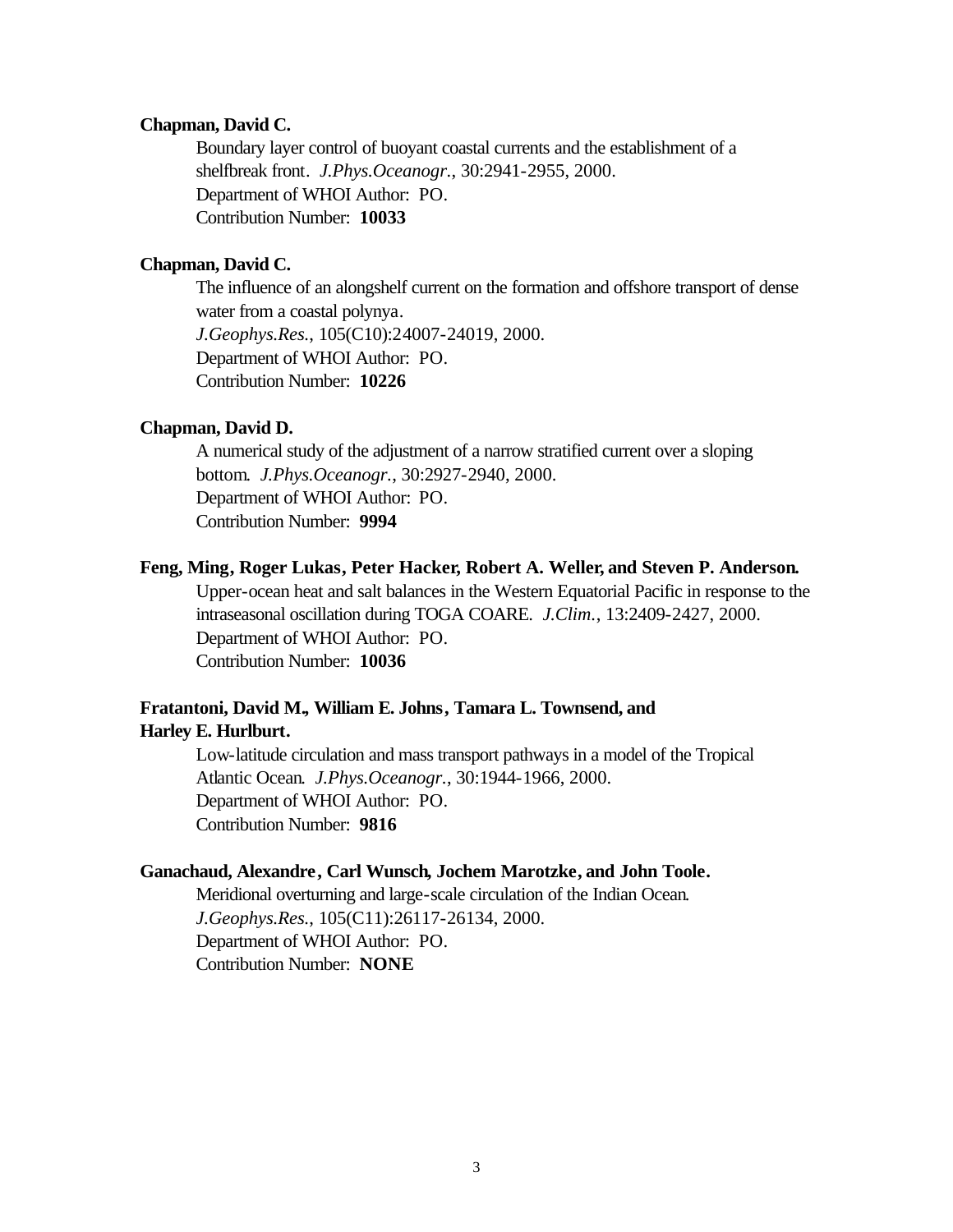#### **Gawarkiewicz, Glen G.**

Effects of ambient stratification and shelfbreak topography on offshore transport of dense water on continental shelves. *J.Geophys.Res. Oceans*, 105(C2):3307-3324, 2000. Department of WHOI Author: PO.

Contribution Number: **9801**

#### **Hogg, Nelson G.**

Low-frequency variability on the western flanks of the Grand Banks. *J.Mar.Res.*, 58:523-545, 2000. Department of WHOI Author: PO. Contribution Number: **9995**

#### **Huang, Rui Xin and Joseph Pedlosky.**

Climate variability induced by anomalous buoyancy forcing in a multilayer model of the ventilated thermocline. *J.Phys.Oceanogr.*, 30:3009-3021, 2000. Department of WHOI Author: PO. Contribution Number: **10098**

#### **Huang, Rui Xin, Mark A. Cane, Naomi Naik, and Paul Goodman.**

Global adjustment of the thermocline in response to deepwater formation. *Geophys.Res.Lett.*, 27(6):759-762, 2000. Department of WHOI Author: PO. Contribution Number: **9968**

#### **Huang, Rui Xin and Joseph Pedlosky.**

Climate variability of the equatorial thermocline inferred from a two-moving-layer model of the ventilated thermocline. *J.Phys.Oceanogr.*, 30:2610-2626, 2000. Department of WHOI Author: PO. Contribution Number: **9979**

## **Huang, Rui Xin.**

Parameter study of a continuously stratified model of the ideal-fluid thermocline. *J.Phys.Oceanogr.*, 30:1372-1388, 2000. Department of WHOI Author: PO. Contribution Number: **9868**

## **Huang, Rui Xin.**

Climate variability inferred from a continuously stratified model of the ideal-fluid thermocline. *J.Phys.Oceanogr.*, 30:1389-1406, 2000. Department of WHOI Author: PO. Contribution Number: **9885**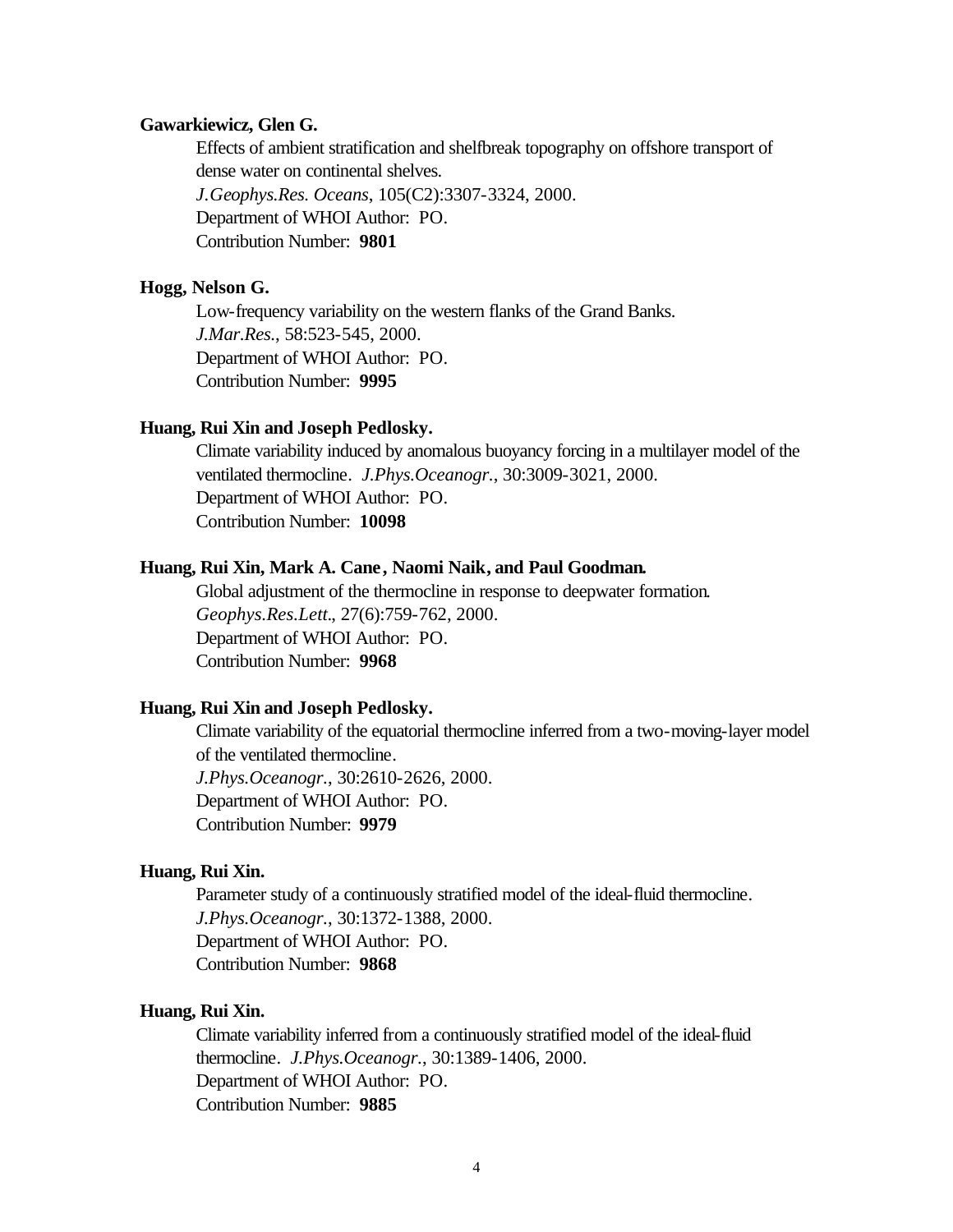#### **Joyce, Terrence M., Clara Deser, and Michael A. Spall.**

The relation between decadal variability of subtropical mode water and the North Atlantic oscillation. *J.Clim.*, 13:2550-2569, 2000. Department of WHOI Author: PO. Contribution Number: **9888**

## **LaCasce, J. H.**

Floats and *f*/H. *J.Mar.Res.*, 58:61-95, 2000. Department of WHOI Author: PO. Contribution Number: **9945**

#### **LaCasce, J. H. and K. H. Brink.**

Geostrophic turbulence over a slope. *J.Phys.Oceanogr.*, 30:1305-1324, 2000. Department of WHOI Author: PO. Contribution Number: **9650**

#### **LaCasce, Joseph H.**

Baroclinic Rossby wave speeds in a square basin. *J.Phys.Oceanogr.*, 30:3161-3178, 2000. Department of WHOI Author: PO. Contribution Number: **10029**

#### **Lee, Craig M., Burton H. Jones, Kenneth H. Brink, and Albert S. Fischer.**

The upper-ocean response to monsoonal forcing in the Arabian Sea: Seasonal and spatial variability. *Deep-Sea Res.II*, 47:1177-1226, 2000. Department of WHOI Author: PO. Contribution Number: **NONE**

#### **Lee, Sang-Ho and Robert C. Beardsley.**

Correction to 'Influence of stratification on residual tidal currents in the Yellow Sea'. *J.Geophy.Res.*, 105(C5):11523, 2000. Department of WHOI Author: PO. Contribution Number: **NONE**

#### **Legg, Sonya and James C. McWilliams.**

Temperature and salinity variability in heterogeneous oceanic convection. *J.Phys.Oceanogr.*, 30:1188-1206, 2000. Department of WHOI Author: PO. Contribution Number: **9820**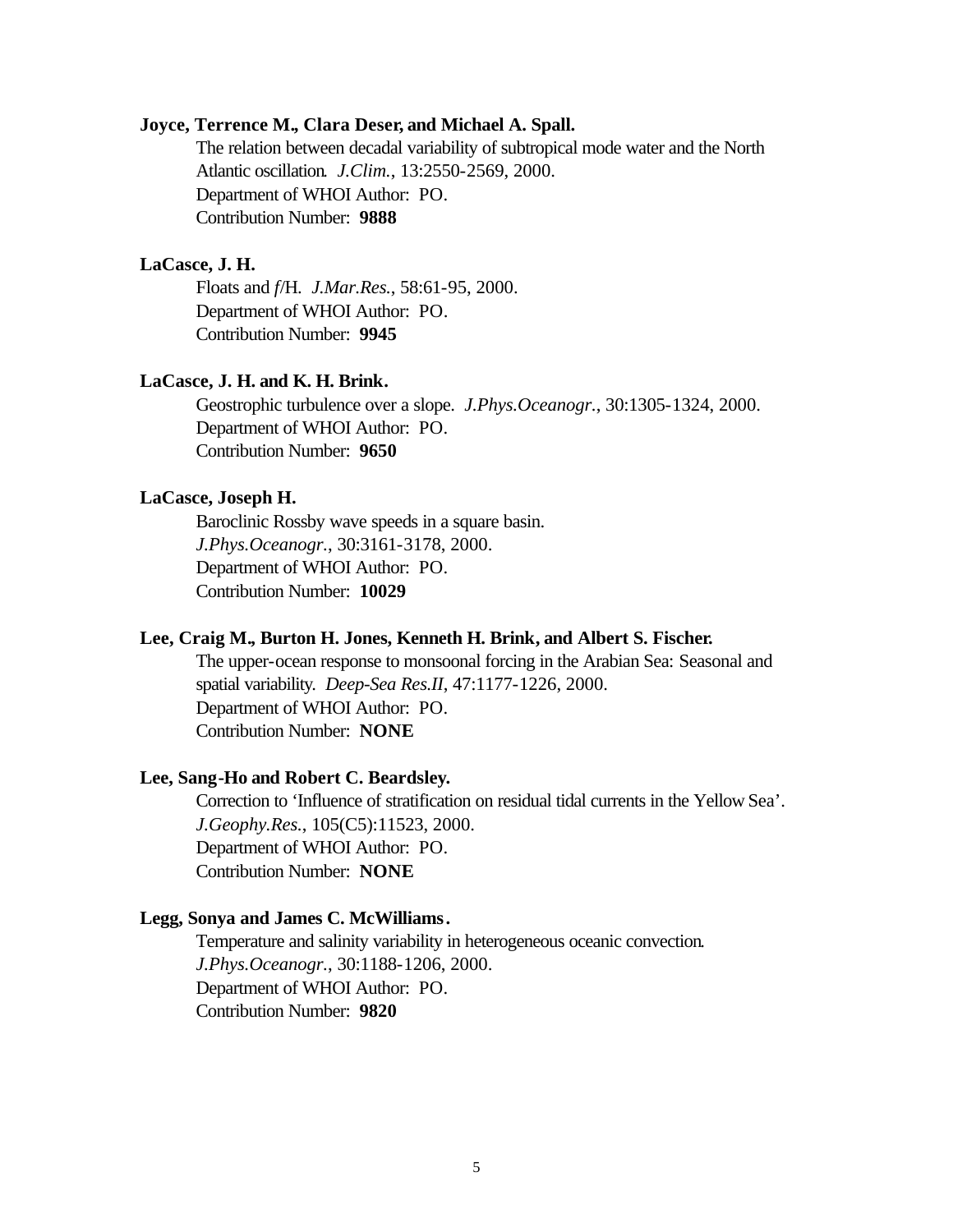#### **Lionello, P. and J. Pedlosky.**

The role of a finite density jump at the bottom of the quasi-continuous ventilated thermocline. *J.Phys.Oceanogr.*, 30:338-351, 2000. Department of WHOI Author: PO. Contribution Number: **NONE**

#### **Montgomery, E. T. and R. W. Schmitt.**

An automated method of processing data from profiling floats. *Oceans '00*, 1:367-370, 2000. Department of WHOI Author: PO. Contribution Number: **NONE**

## **Nuss, Wendell A., John M. Bane, William T. Thompson, Teddy Holt, Clive E. Dorman, F. Martin Ralph, Richard Rotunnno, Joseph B. Klemp, William C. Skamarock, Roger M. Samelson, Audrey M. Rogerson, Chris Reason, and**

## **Peter Jackson.**

Coastally trapped wind reversals: Progress toward understanding. *Bull.Am.Meteorol.Soc.*, 81(4):719-743, 2000. Department of WHOI Author: PO. Contribution Number: **NONE**

### **O'Dwyer, Jane, Richard G. Williams, Joseph H. LaCasce, and Kevin G. Speer.**

Does the potential vorticity distribution constrain the spreading of floats in the North Atlantic?. *J.Phys.Oceanogr.*, 30:721-732, 2000. Department of WHOI Author: PO. Contribution Number: **NONE**

#### **Pedlosky, J.**

The transmission and transformation of baroclinic Rossby waves by topography. *J.Phys.Oceanogr.*, :30:3077-3101, 2000. Department of WHOI Author: PO. Contribution Number: **10106**

#### **Pedlosky, Joseph.**

The transmission of Rossby waves through basin barriers. *J.Phys.Oceanogr.*, 30:495-511, 2000. Department of WHOI Author: PO. Contribution Number: **9874**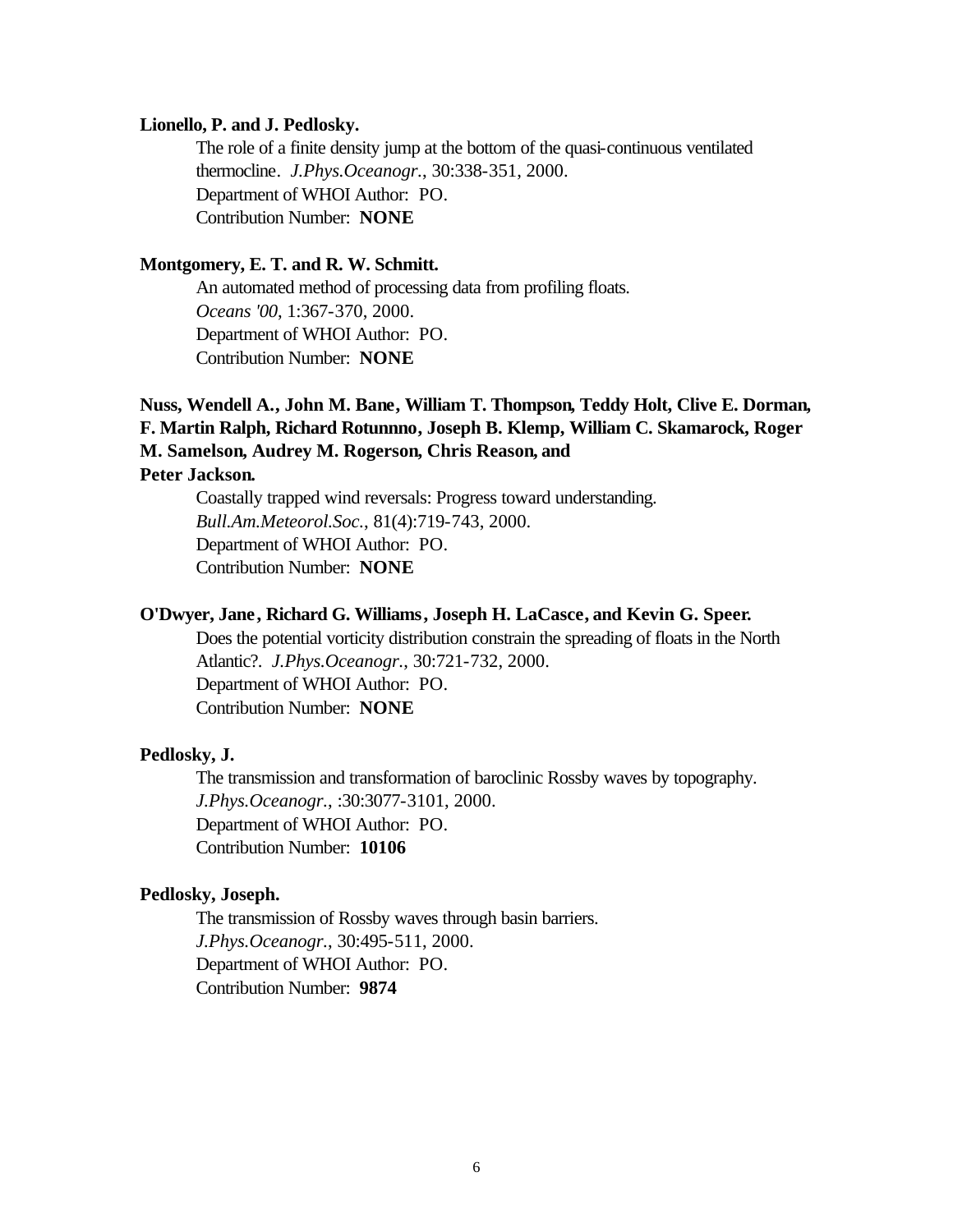#### **Pickart, Robert S.**

Bottom boundary layer structure and detachment in the shelfbreak jet of the Middle Atlantic Bight. *J.Phys.Oceanogr.*, 30(11):2668-2686, 2000. Department of WHOI Author: PO. Contribution Number: **9965**

## **Pratt, L. J., K. R. Helfrich, and E. P. Chassignet.**

Hydraulic adjustment to an obstacle in a rotating channel. *J.Fluid Mech.*, 404:117- 149, 2000. Department of WHOI Author: PO. Contribution Number: **10034**

### **Pratt, Larry J., Heather E. Deese, Stephen P. Murray, and William Johns.**

Continuous dynamical modes in straits having arbitrary cross sections, with applications to the Bab al Mandab. *J.Phys.Oceanogr.*, 30:2515-2534, 2000. Department of WHOI Author: PO. Contribution Number: **10067**

#### **Richardson, P. L., A. S. Bower, and W. Zenk.**

A census of Meddies tracked by floats. *Prog.Oceanogr.*, 45:209-250, 2000. Department of WHOI Author: PO. Contribution Number: **9910**

#### **Robbins, Paul, James Price, W. Brechner Owens, and William Jenkins.**

On the importance of lateral diffusion for the ventilation of the lower thermocline in the subtropical North Atlantic. *J.Phys.Oceanogr.*, 30:67-89, 2000. Department of WHOI Author: PO. Contribution Number: **NONE**

#### **Schmitt, Ray and Ellyn Montgomery.**

Salinity - a missing piece in the climate puzzle. *Backscatter*, Summer, 2000. Department of WHOI Author: PO. Contribution Number: **NONE**

### **Spall, Michael A.**

Generation of strong mesoscale eddies by weak ocean gyres. *J.Mar.Res.*, 58:97-116, 2000. Department of WHOI Author: PO. Contribution Number: **10023**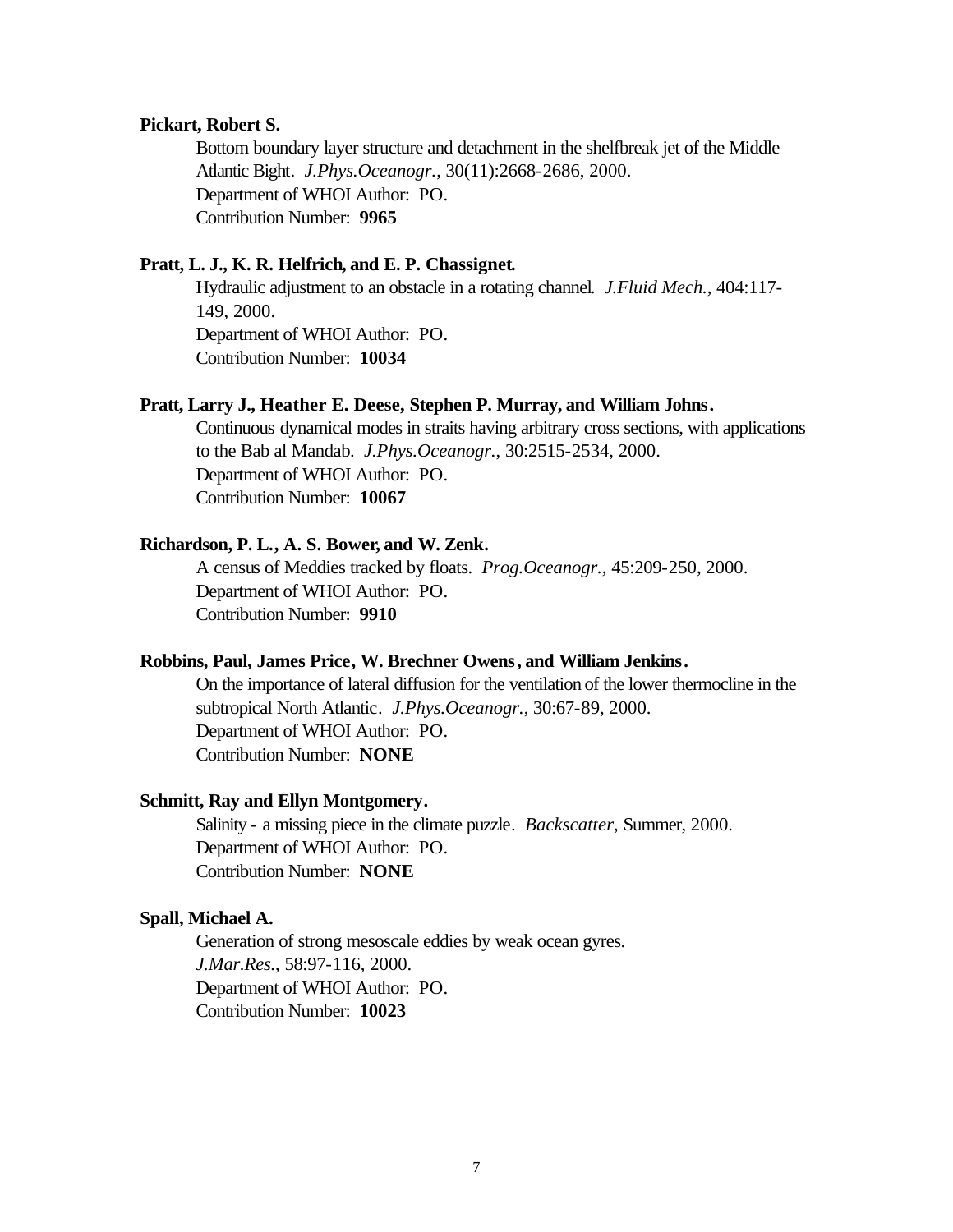#### **Spall, Michael A., Robert A. Weller, and Peter W. Furey.**

Modelling the three-dimensional upper ocean heat budget and subduction rate during the Subduction Experiment. *J.Geophys.Res.*, 105(C11):26151-26166, 2000. Department of WHOI Author: PO. Contribution Number: **10172**

#### **Spall, Michael A.**

Buoyancy-forced circulations around islands and ridges. *J.Mar.Res.*, 58:957-982, 2000. Department of WHOI Author: PO. Contribution Number: **10152**

#### **Stokey, Roger P.**

Web-centric instrumentation: Controlling and monitoring a vertical profiler using a WWW browser. *Oceans '00*, 1:349-352, 2000. Department of WHOI Author: PO. Contribution Number: **NONE**

#### **Torres, Daniel J., Robert C. Millard, H. Marshall Swartz, and John M. Toole.**

A comparison of LADCP and CTD performance on a slide-down-wire frame versus a standard CTD frame. *Oceans '00*, 1:359-366, 2000. Department of WHOI Author: PO. Contribution Number: **NONE**

#### **Valdes, James R. and James F. Price.**

A neutrally buoyant upper ocean sediment trap. *J.Atmos.Oceanic Technol.*, 17:62-68, 2000. Department of WHOI Author: PO. Contribution Number: **NONE**

#### **Weller, Robert, John Toole, Michael McCartney, and Nelson Hogg.**

Outposts in the ocean. *Oceanus*, 42(1):20-23, 2000. Department of WHOI Author: PO. Contribution Number: **NONE**

#### **Whitehead, J. A. and J. Pedlosky.**

Circulation and boundary layers in differentially heated rotating stratified fluid. *Dyn.Atmos.Oceans*, 31:1-21, 2000. Department of WHOI Author: PO. Contribution Number: **9822**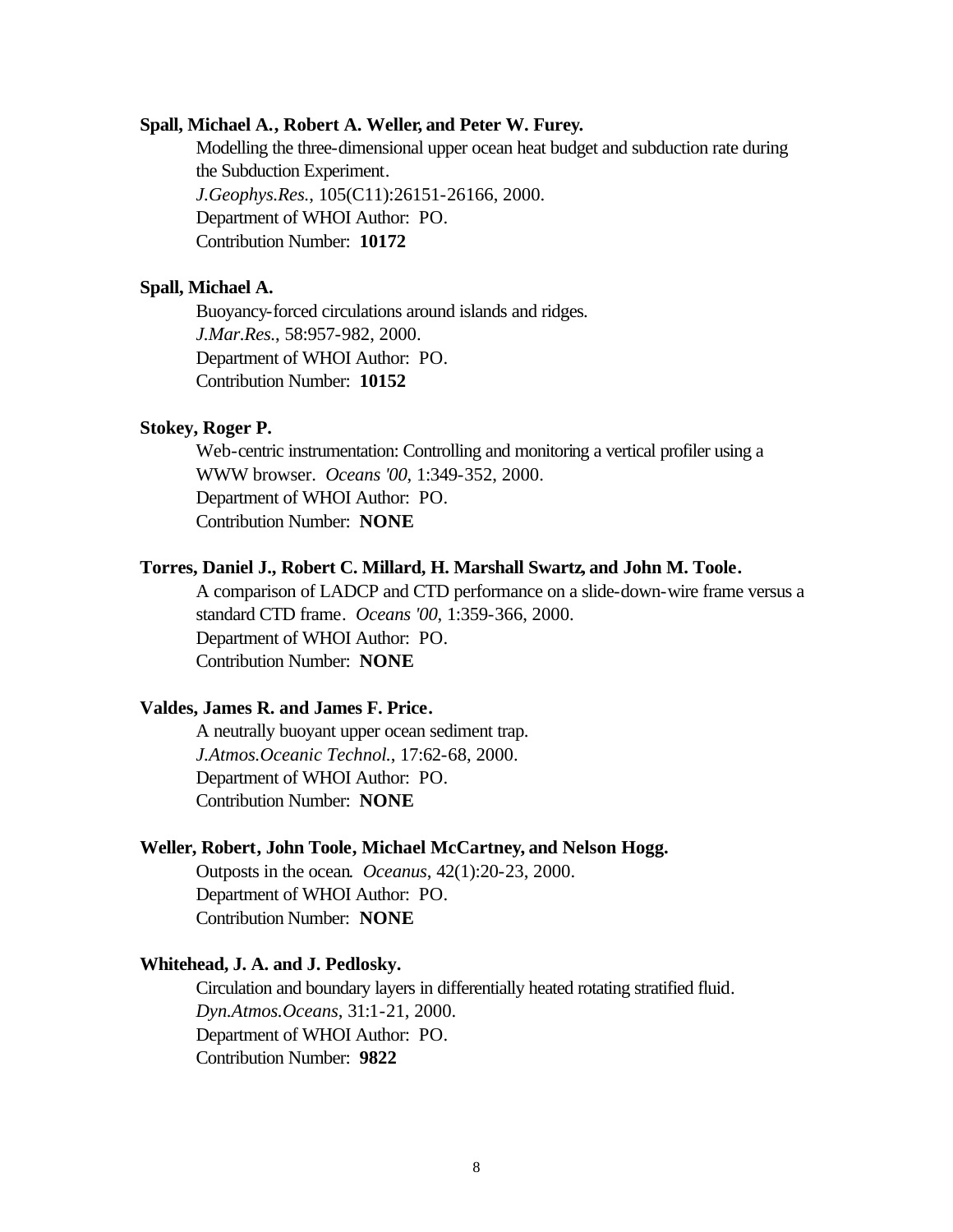#### **Whitehead, John A.**

Stratified convection with multiple states. *Ocean Modell.*, 2:109-121, 2000. Department of WHOI Author: PO. Contribution Number: **10342**

## **Wiggert, J. D., B. H. Jones, T. D. Dickey, K. H. Brink, R. A. Weller, J. Marra, and L. A. Codispoti.**

Corrigendum to 'The northeast monsoon's impact on mixing, phytoplankton biomass and nutrient cycling in the Arabian Sea' [Deep-Sea Research II 47 (2000) 1353- 1385]. *Deep-Sea Res.II*, 47:3-4, 2000. Department of WHOI Author: PO. Contribution Number: **NONE**

## **Wiggert, J. D., B. H. Jones, T. D. Dickey, K. H. Brink, R. A. Weller, J. Marra, and L. A. Codispoti.**

The northeast monsoon's impact on mixing, phytoplankton biomass and nutrient cycling in the Arabian Sea. *Deep-Sea Res.II*, 47:1353-1385, 2000. Department of WHOI Author: PO. Contribution Number: **NONE**

### **Yang, Jiayang and James F. Price.**

Water-mass formation and vorticity balance in an abyssal ocean circulation. *J.Mar.Res.*, 58:789-808, 2000. Department of WHOI Author: PO. Contribution Number: **9616**

### **Zhang, Jubao and Raymond W. Schmitt.**

The impact of salt fingering on the thermohaline circulation under mixed boundary conditions. *J.Phys.Oceanogr.*, 30:1223-1231, 2000. Department of WHOI Author: PO. Contribution Number: **9971**